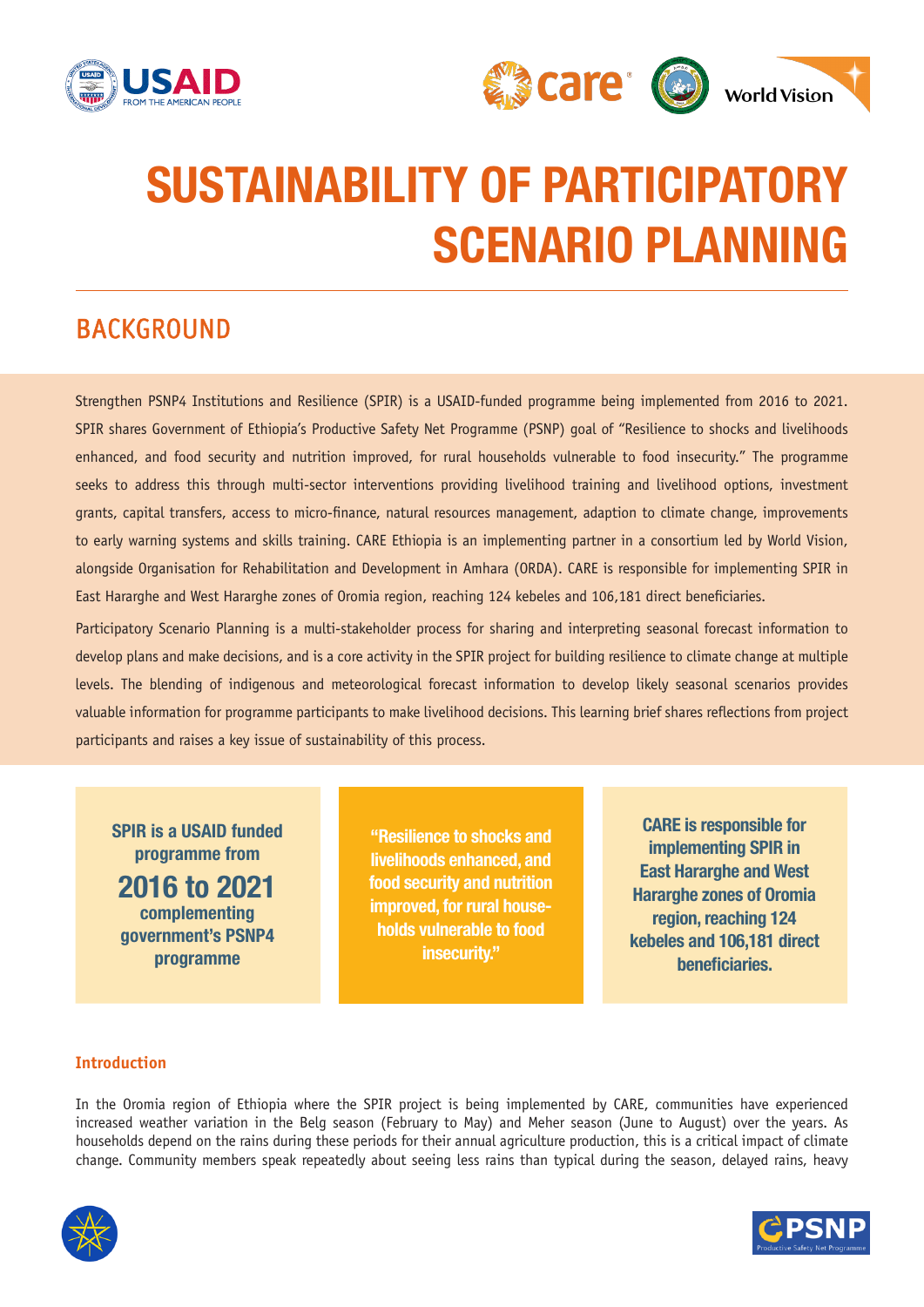rainfall followed by none, no rains at all, erratic interruption in rains and unexpected rain during harvesting time.

For small-scale farmers, these changes in seasonal patterns can quickly result in failed crops and food insecurity if misjudged decisions and timings are made. Planting too early, too late, too much or the wrong type of crop for the weather can mean a whole season without food for many families. If whole regions are unprepared for a seasonal shock or divergence from typical rainfall and weather patterns, then widespread lack of food can escalate into food insecurity and become a humanitarian emergency. **In the regions where CARE works, 95% of livelihoods are dependent on the seasonal rains,** thus the anticipated rainfall pattern for the season is critical information for household survival.

But these seasonal variations are not unpredictable. The Ethiopian National Meteorological Agency (NMA) has strengthened the quality of seasonal predictions and strengthened forecasting capability at sub-regional levels with support from the World Meteorological Agency, donor agency programmes and research partners. The production of improved forecasts and climate information services and the roles and coordination among stakeholders and users of this information are being outlined in the Ethiopian National Framework for Climate Services and the Ethiopian Government National Adaptation Plan**<sup>1</sup>** . In rural communities there are long-standing techniques used by traditional weather forecasters who interpret signs from nature and the surrounding environment to predict upcoming weather. However, the increasing unpredictability caused by climate change has made it harder to rely on these approaches alone. Combining scientific and local methods of forecasting can generate enough information for households to make decisions on what and when to plant, and thereby increase their likelihood of good harvests.

CARE's Participatory Scenario Planning (PSP) approach helps communities and farmers obtain good information in a way that enables them to make decisions and prepare for the upcoming season. This co-production process brings together stakeholders to share weather predictions and seasonal forecast information drawn from scientific and traditional sources and local knowledge, collectively analyse the information, develop potential scenarios for the season, develop action plans for most likely scenarios as well as scenarios with lower probabilities, generate advisories for different sectors and stakeholders, and agree communications methods for disseminating forecasts and advisories.

#### **Approach**

This learning brief shares some of the experiences with PSP through the SPIR project. In September 2019, focus group discussions and key informant interviews were undertaken to explore the impact of the PSP process.

**Discussions were held in East and West Hararghe zones of Oromia region where CARE is implementing SPIR, These included:**

- **2** Traditional Forecasters
- **1** non-PSNP participant (to assess access to information of those not involved in SPIR)
- **3** Kebele Early Warning Committees (between 6-11 members per group)
- **3** Woreda Disaster Risk Management (DRM) Committees**<sup>2</sup>** (between 2-8 members per group)

The kebele committees comprise community representatives who are themselves farmers and agricultural decision-makers, while disseminating this information to others they also use the information to make decisions about their own farms.

In all the three Woreda, PSP workshops have been conducted twice to date through the SPIR project – once for the Meher and for the Belg seasons.

#### **Participatory Scenario Planning – a brief description**

PSP is a CARE-wide approach to support decision-making across different sectors using seasonal climate forecasts, and is centred around co-production of seasonal user-centred climate information services.**<sup>3</sup>** The PSP approach has been documented and implemented in Kenya, Ghana and Niger, and adopted by the Agriculture Sector Development Support Programme (ASDSP) of the Kenyan government in all 47 counties in Kenya, and by CARE and other organisations in a total of 12 countries.**<sup>4</sup>**

In the SPIR Program the PSP process brings together meteorological officials, woreda-level government departments, traditional forecasters, community leaders, kebele early warning committees and agricultural extension services to co-produce user-centred climate services. During a 2-day workshop before the Belg or Meher seasons, these stakeholders exchange seasonal climate information from traditional and scientific sources and develop a harmonised seasonal forecast using all the data and knowledge.**<sup>5</sup>** Participants then interpret the seasonal forecast into three probabilistic hazard scenarios (most likely, second highest and lowest probability – which are included in local contingency planning) and assess risks posed by the hazards in order to develop impact scenarios. They then discuss the local implications of the impact scenarios considering the status of food security, natural resources, livelihoods and

- 2 The three woredas were Girawa, Kurfe Chelle and Gemechis.
- 3 Co-production in African Weather and Climate Services, Case Study: Participatory Scenario Planning for Local Seasonal Climate Forecasts and Advisories. Future Climate for Africa and Weather and Climate Information Services for Africa (2019). https://futureclimateafrica. org/coproduction-manual/downloads/WISER-FCFA-coproduction- case-study-5.pdf
- 4 Practical Guide to Participatory Scenario Planning: Seasonal climate information for resilient decision-making. CARE International (2017). https://careclimatechange.org/practical-guide-to-participatoryscenario-planning-seasonal-climate-information-for-resilientdecision-making/
- 5 Decision-making for climate resilient livelihoods and risk reduction: A Participatory Scenario Planning approach. CARE International (2011). https://careclimatechange.org/wp-content/uploads/2019/08/CC-2011-ALP\_PSP\_Brief.pdf

<sup>1</sup> Ethiopia's Climate Resilient Green Economy – National Adaptation Plan. Federal Democratic Republic of Ethiopia, 2019. https://www4. unfccc.int/sites/NAPC/Documents/Parties/NAP-ETH%20FINAL%20 VERSION%20%20Mar%202019.pdf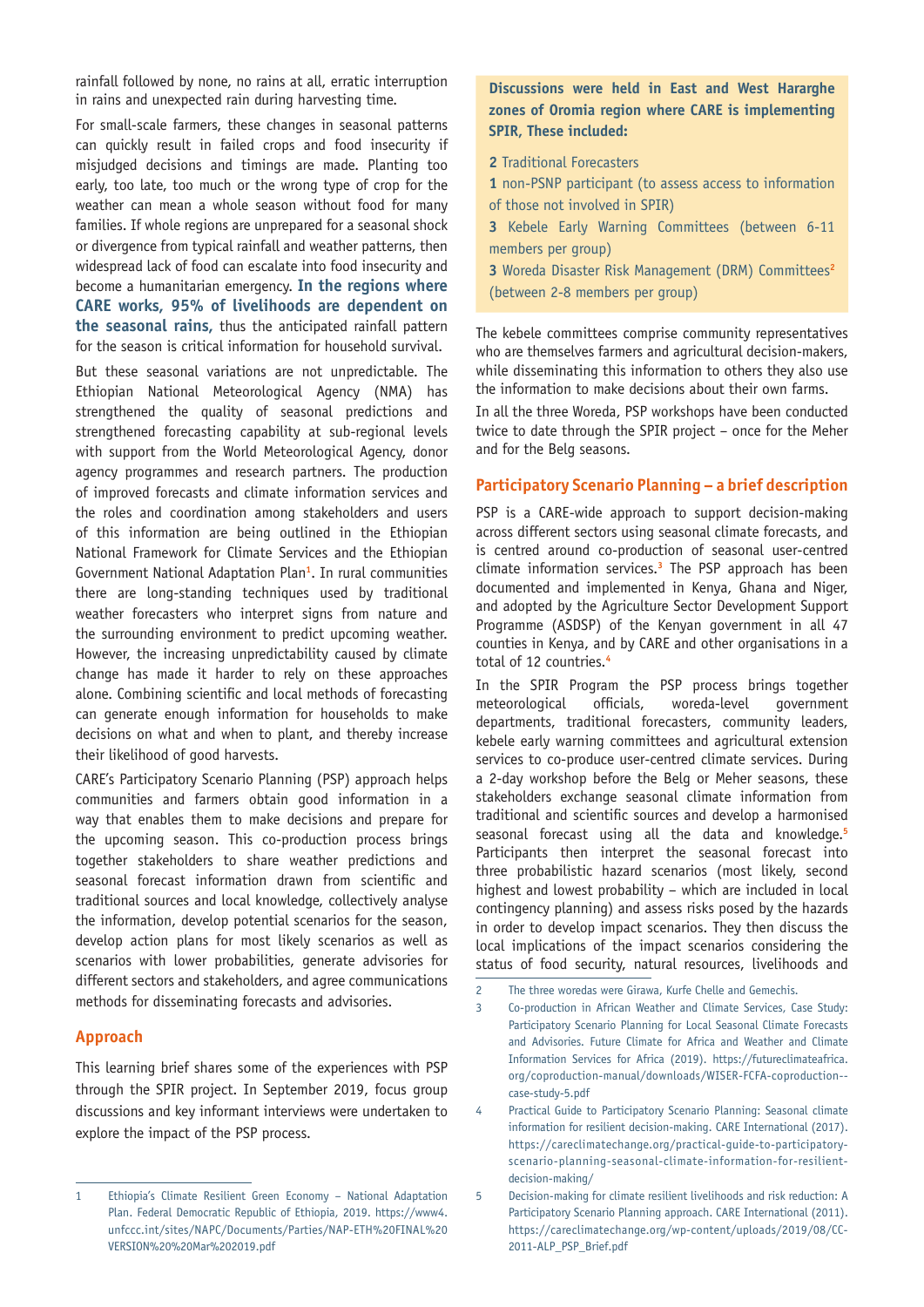different sectors. Actions for each scenario are then discussed and developed for different sectors. Communication channels are agreed to disseminate the information to decision-makers at all levels and the wider community. These channels may be woreda and kebele early warning committees, traditional forecasters, Village Economic and Social Associations (VESAs)**<sup>6</sup>** – and communicated through meetings, letters, community gatherings, leaflets, mobile phones, etc.

The PSP approach goes beyond provision of weather forecasts to users of climate information. Forecasts may not be usable for decision-making and planning for the agricultural season if they are not tailored to the impacts on particular sectors, if they are not specific enough to make localised decisions, if they are not clear about the probabilities (the likelihood of the forecast), and if they are not trusted by stakeholders. PSP addresses these issues:

- Rather than solely relying on meteorological information (which is often too generic), PSP synthesises local traditional methods and scientific information to create more reliable forecasts reinforced by a wider range of information.
- Because different stakeholders work together to harmonise and agree on the forecasts, greater trust is built in the information generated, and stakeholders have greater confidence and ability to communicate the information.
- Different scenarios are developed with different probabilities of forecasts (e.g. very likely, less likely, etc.) so that people are not caught unprepared if the most likely forecast does not materialise as predicted.
- Local risks and potential impacts of these scenarios in different ecological zones are discussed among local stakeholders, countering the problem that meteorological information is often not specific enough in very discrete regions or tailored for decision-making.
- Participants work together to develop advisories for the different scenarios, in order to translate the forecast information into specific actions that farmers, households, government departments, extension workers, the media, etc. can take.

#### **Insights from SPIR Participants on the Participatory Scenario Planning process**

During the six focus group discussions with the kebele and woreda level committees, participants explained in detail the process of conducting the PSP workshop and the specific roles of different stakeholders in the workshop. They all felt that PSP is valuable from their different perspectives – some woreda DRM committee members said it enabled them to have a closer relationship with kebeles, community members stated that they were able to make better planting decisions, the two traditional forecasters felt their expertise was validated and were pleased that this forum gave them equal respect among scientists and official domains (e.g. government sectors, regional meteorological services). All expressed the view that this process generated more usable forecasts with less uncertainty, and equipped them at the community, kebele and woreda levels to be better prepared for upcoming seasons.

In the three woredas visited, the PSP forecast for the current Meher season was for delayed rains. Many farmers interviewed had planted their crops later in the season based on the advice developed through the PSP process which was disseminated by agricultural extension officers. Rains in the areas had indeed started late and was continuing longer than usual, so the prediction were largely accurate for the season – thus farmers were anticipating successful harvests from following the advisories developed through the PSP. They expressed the level of uncertainty and potential crop failure that could have occurred if they had not had these forecasts and advisories available.

Farmers, kebele and woreda committees felt that the process enabled information to be much more specific to their localised areas. Some interviewees named nearby weather stations which provide generic information for the sub-region that is broadcast on local radio but does not provide localised predictions, thus farmers did not feel this information was helpful. The process of gathering kebele and community members to discuss the PSP forecast from the work shop and contextualise the information according to the specific risks and trends in their geographic area was felt to tailor it to their area and make it useful for their household decisionmaking.

Interview participants mentioned multiple ways in which the PSP information is used for decision-making and planning. Farmers mentioned choosing different types of crops or different planting regimes based on the predicted rainfall patterns. For example where it was predicted the grazing lands would be flooded farmers planted different forage crops that can withstand rains, and because of delayed rains this Meher season farmers could chose to grow longer germinating sorghum than early maturing beans. Community members who are not involved in SPIR or PSNP are also able to access this information and use it to make decisions. A farmer indicated that the information through PSP is provided to all community members and enabled him to sow his crops later in the season because of predicted delayed rains, even though he is not a SPIR participant, Woreda committee members, who are representatives of different government sectors (such as agriculture, water supply and sanitation, communications, livestock and food security), indicated they are using the seasonal forecast and advisories to inform their sector annual plans and emergency plans.

When considering how PSP could continue when SPIR is no longer active, the woreda committees were unable to provide any suggestions. As they had only delivered two PSP workshops it is still a relatively new activity within the programme. However the benefits came across clearly from the committees and community members, who felt more confident in making decisions and being prepared, and sector officials who felt their annual planning was better informed.

#### **Sustainability of Participatory Scenario Planning**

The woreda DRM committees have demonstrated leadership and enthusiasm for the PSP process, and have been strong advocates of the value it brings at woreda, kebele, community and household levels. However, the ability to continue PSP

<sup>6</sup> VESAs are self-selected groups of 15-25 households, brought together as a foundation for all economic and social activities with in SPIR, VESAs act as an entry point for savings and lending, financial literacy and business skill trainings, learning climate smart agruculture techniques, linking to microfinance & input/output markets, early warning information, seasonal forecasts and advisories, and other livelihood interventions. https://www.care.org/sites/default/files/ documents/spir\_vesa\_learning\_brief-final.pdf